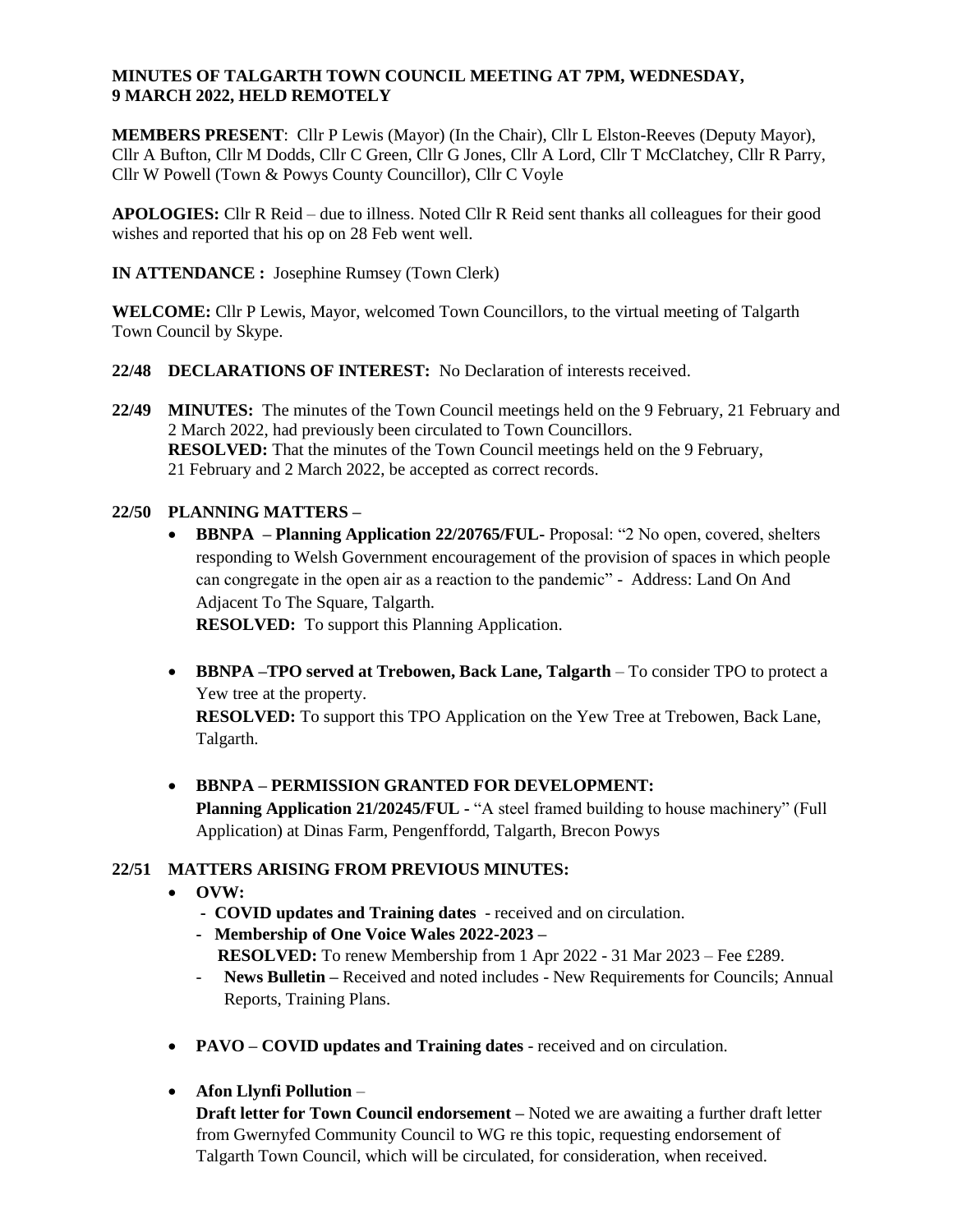**GP Biotec –** Received reports of smells around the town and also concerns of a constant humming noise, noticeably during the night time, causing a further problem. County Councillor W Powell reported that he has received confirmation, that the PCC Environmental Protection Team, is agreeable to participate in a remote meeting, to discuss how they manage this matter. It was emphasized that all smells must be reported immediately, to the appropriate

people/organisations, so that the source of the complaint can be investigated, at the time. **RESOLVED:** Clerk to circulate Cllr Powell's recent email exchanges with PCC re this matter, to all colleagues and to await a date for the remote meeting.

 **BBNPA Planning Application for the 2 x Gazibos (on & adjacent The Square) –** Received invoice from Peter Weavers, for reimbursement of out-of-pocket expenses only that he has incurred when preparing the Planning Application for the Town Council - £131.20 ie £115 application fee and £16.20 cost of a plan.

**RESOLVED:** To reimburse Peter Weavers Business Services his out-of-pocket fees of £131.20 and to thank him for his work re this matter.

**PCC Update –** Received County Councillor W Powell's monthly update report, the contents of which are noted.

**Woodlands Community Room** - Concern was raised at the longstanding delays over the re-use of this PCC property, with plans afoot for an additional PCC residential unit at ground floor level.

Cllr Powell confirmed that this matter is currently being investigated. **RESOLVED:** The Town Council to write to PCC, for an update on this matter.

**PCC Highway matters** –Noted that the 'Out-of-order street lights' in and around the Town, reported initially in Oct 2021 and again on 14 Feb, to both PCC and the Trunk Road agency, have been acknowledged, but no work yet been undertaken..

**RESOLVED:** The Clerk to chase the current position from both PCC and the Trunk Road Agency, on this matter.

**22/52 REQUESTS FOR FINANCIAL ASSISTANCE – 2021 – 2022 –** Noted the Clerk had circulated a report in advance of the meeting, from organisations requesting financial assistance, during the year  $2021 - 2022$ .

**RESOLVED:** To donate to the following organisations, as follows:–

- $\bullet$  Brecon Advice Centre £25
- Wales Air Ambulance Service £25
- Tenovus Cancer Care £25
- Powys Citizens Advice £25
- $\bullet$  Hope House, Oswestry £20
- Llangollen Eisteddfod 2022 £20
- Grow for Talgarth The annual payment to maintain the Town Council Flower box £20

# **22/53 POWYS COUNTY COUNCILLOR ELECTIONS/TOWN & COMMUNITY ELECTIONS**

Noted Cllr P Lewis, Mayor and Josephine Rumsey, Town Clerk had attending a briefing session, on-line, as part of the preparations for the Town and Community Council elections on 5 May. Noted that copies of the slides and information received from the PCC briefing sessions, had been circulated to all Town Councillors, for information.

Noted the Clerk has handed out a Nomination pack to current Town Councillors who had requested a pack and that she would deliver any completed Nomination forms to the PCC Offices, Brecon, at 10.30am Mon 21 March, should anyone wish her to do so.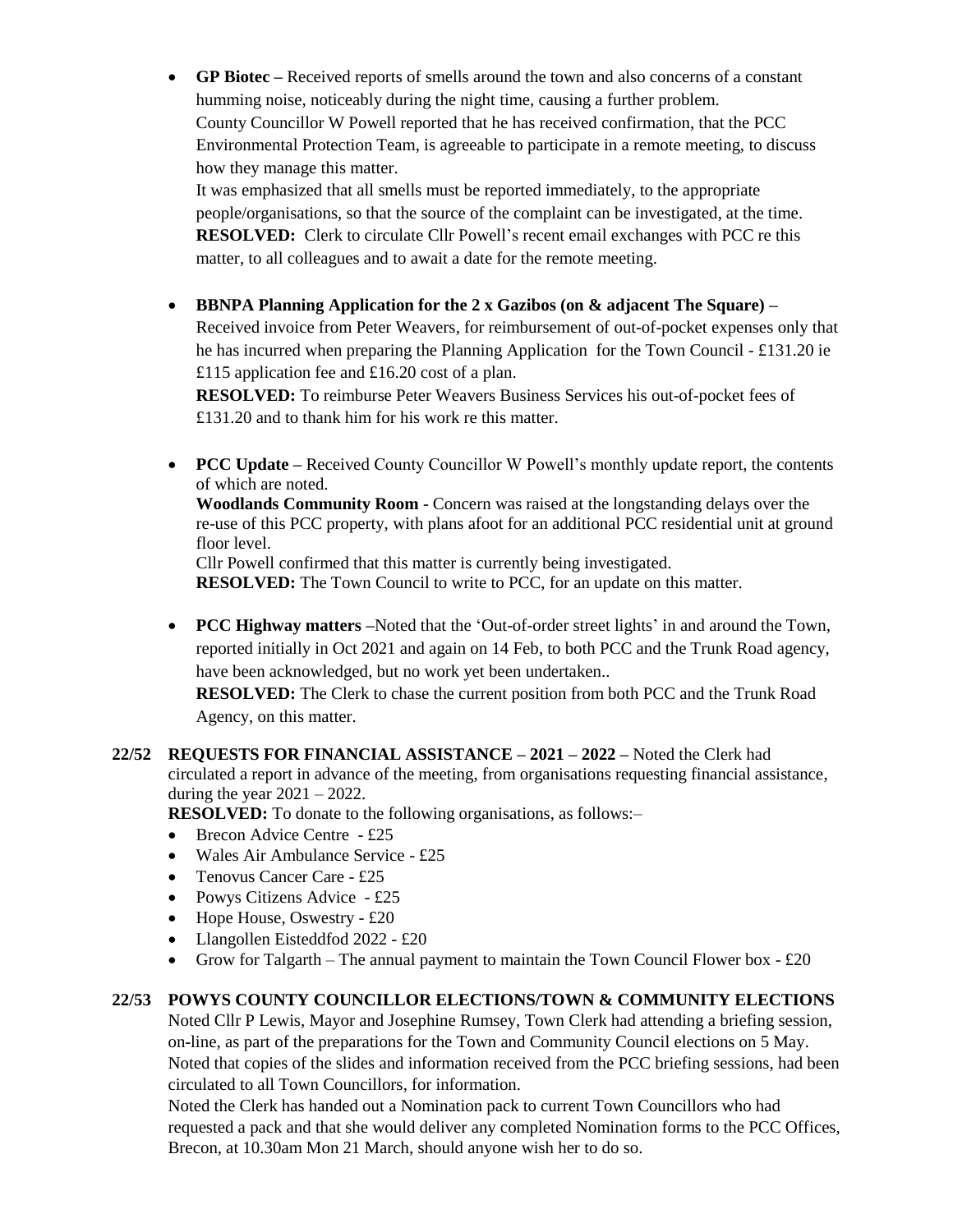# **22/54 TALGARTH/TREFECCA ISSUES:**

- **Talgarth & District Regeneration Group (TDRG) –**
	- o **Queen's Platinum Jubilee Celebrations – 2 – 5 June 2022 – The £5 Commemorative Coins -** Noted the 107 Coins had been ordered from The Royal Mint – Cost paid £1070 – (£10 each inclusive of VAT) – delivery due approx. 21 Mar 2022. Noted the next meeting of the Jubilee group – 7pm 17 March at The Castle Hotel.
	- o **Eden Project Communities - The Big Jubilee Lunch on-line seminar – 12.30pm 7 Mar -** Noted Cllr Phil Lewis, had attended the on-line seminar, details previously circulated to Town Councillors and to Will Lloyd, Chair TDRG. Cllr Phil Lewis, Mayor, reported that it was an interesting seminar and he would circulate the slides to colleagues, when received.
	- o **Talgarth 1875 Victorian School Flyer** Cllr W Powell reported that the previous proposed meeting dates had now lapsed but the Project Leaders have two new meeting dates – a lunch time and an evening round table discussion, for Town Councillors and other Stakeholders, early next week at the Castle Hotel. **RESOLVED:** Cllr Powell to forward the dates ASAP.
	- o **Community Library –** Received from Will Lloyd, Chair TDRG earlier today, and circulated to Town Councillors, a copy of the Agreement between PCC, TDRG and Ysgol y Mynydd Du, for information.
	- o **River Bank, Talgarth, on Swan Terrace side** Noted that County Councillor William Powell had met, on site, with Allun Jones PCC re the future maintenance of this area of river bank and it has been confirmed that PCC has re-adopted this area and it will be strimmed again, as part of PCC regime. Cllr Powell also reported that GfT has an aspiration of putting a flower/art feature in this location, to celebrate the Queen's Jubilee and the group will be mentioning this when they meet with the Town Council on 16 Mar 2022. Cllr P Lewis, Mayor, reminded all, that this is PCC owned ground for any permissions.
- **Grow for Talgarth –** Noted that Rosie & Gaynor, Grow for Talgarth and reps will attend a joint informal, fact finding SKYPE meeting with OTV and Town Councillors at 6pm Wed 16 March. Gaynor to forward some information on her Presentation, for circulation, prior to the meeting.
- **On the Verge –** Noted that Martin, OTV will attend a joint informal, fact finding SKYPE meeting with GfT and Town Councillors at 6pm Wed 16 March. Martin has circulated some information on his Presentation, prior to the meeting.
- **Festival Group –** Received minutes of the meeting held on 18 Jan and noted that a further meeting was held on 15 Feb. Noted the Festival of the Black Mountains will be held on the  $27 \& 28$  Aug 2022, with music, some street stalls and food stalls in Great House Barns and the Market areas and a Duck Race to take place on Sun 28 Aug. Noted they have asked the Town Council to arrange a road closure of The Square area. Noted also that the Festival Group have organized a fundraising Duck Race on Sat 16 April.
- **TIRC meeting** 2.30pm Mon 7 Mar 2022 Received copy of the Agenda and awaiting miuntes of the meeting.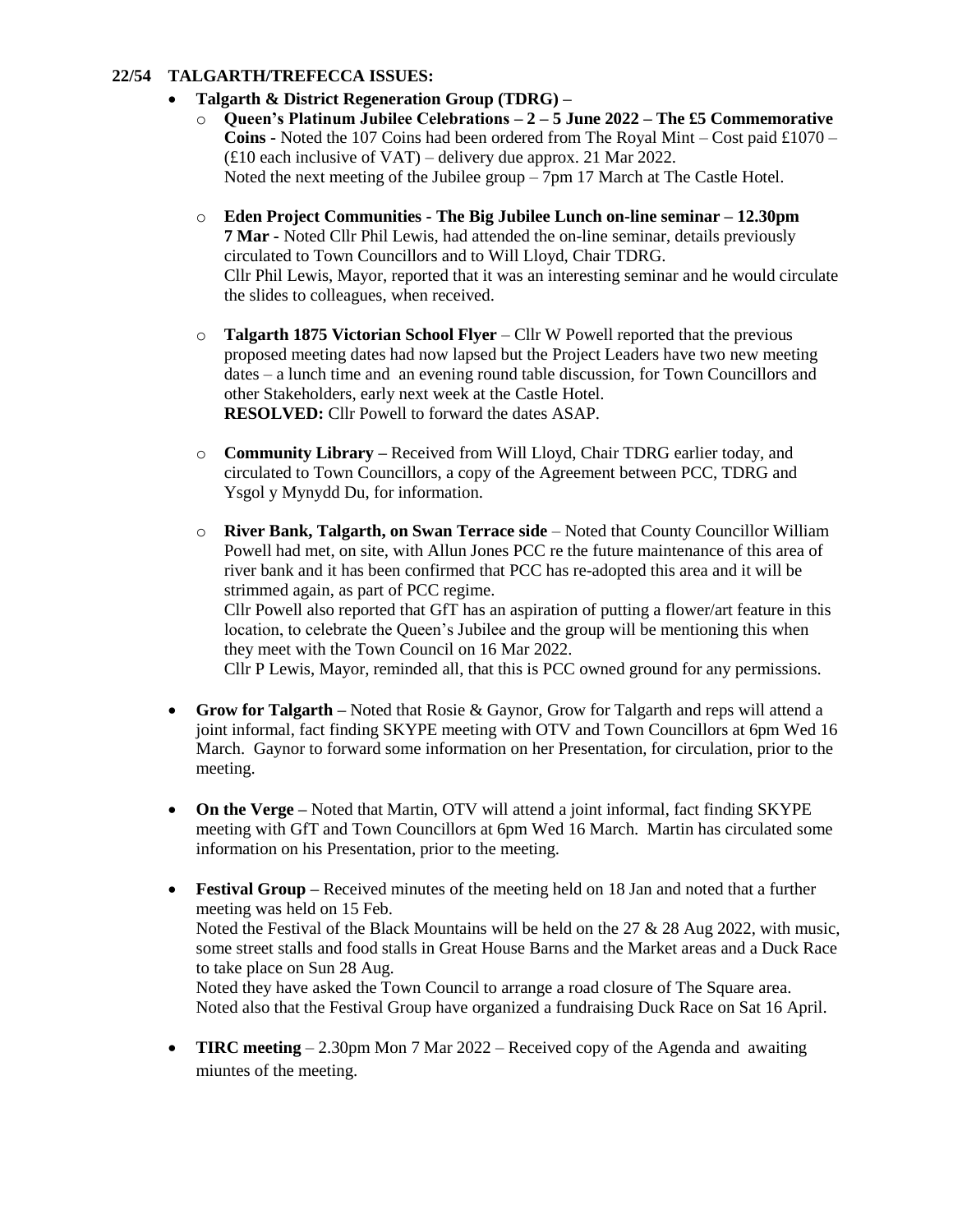- **WAW** Received Minutes of 18 Jan 2022 and a copy of the 'Marked' 2021 Talgarth WAW Annual Report – on circulation. Note next meeting 7pm 22 Mar 2022 at the King George V Pavilion – Agenda received.
- **St Gwendoline's Churchyard updates - Tenders Churchyard Maintenance**

o **Tenders for Churchyard Maintenance from 1 April 2022 for up to 3 years Contract –** 2 Tenders received and opened at the meeting. **Martin Leighton Grounds Services** – Not VAT Registered 2022-2023- £6,440, 2023-2024 £6,762 & 2024/2025 £6,762 = £19,964 over 3 years. **OTM Groundscare Ltd -**2022-2023- £4,850 +20% VAT, 2023-2024 - £5,092.50 + 20% VAT & 2024/2025- £5,092.50 + 20% VAT = £15,035 + VAT 20% over 3 years Noted that neither of the Tenderers had met with Cllr Bufton to confirm the works. **RESOLVED:** Cllr Bufton to meet with both Tenderers to ensure that they fully understand the job specification and, if they did when they quoted, to accept the lowest Tender for the works.

o **Health & Safety Audit of Memorials** – Cllr P Lewis, Mayor reported that there had only been 2 communications to our request for relatives to come forward by 28 Feb 2022 re failed Memorial Stones. Noted a further failed stone may belong to a relative at New House and to clarify.

**RESOLVED:** To arrange a Site meeting in early April, to agree the way forward.

o **Proposed Howell Harris parents' grave - Information Board** – Received some suggested wording for the Information Board from Niel Poulton and a picture of an A2 sized information board as an illustration of what could be provided. He also offered to try and design a draft of the artwork etc for us to consider. **RESOLVED:** That the suggested wording for the Information Board appeared to be in order and to ask Niel Poulton if it may be possible for him to design a draft of the artwork to be received, in time for our Site Inspection meeting in early April.

#### **Town Hall –**

o **Redecoration – Main Hall including Kitchen, Toilet areas, Entrance area –** It was reported that Marsh Decorating had withdrawn his Tender in the sum of £6,510.00 and we have secured the work to the second lowest Tender, of Black Mountain Decorators, in the sum of £8,400.00 for the Redecoration of the main Town Hall, including Kitchen, Toilet areas, Entrance areas only, with a start date of 23 May 2022 and  $5 - 6$  weeks to complete the work.

**RESOLVED:** Unanimously agreed to accept the second lowest Tender of Black Mountain Decorators in the sum of £8,400 for the work above, to commence 23 May. **Small bit of Plasterwork – rear entrance -** Noted a small bit of wall urgently needs re-plastering before the main redecoration work commences and a quote of approx. £450 for the labour work only, has been received from Gavin Perry.

**RESOLVED:** Unanimously agreed to accept this tender £450 for the plaster work labour from Gavin Perry and to purchase the plaster materials etc from Talgarth Building Supplies at an estimated cost of £150. To ask Alun Walters to remove the radiator from the wall, in this location, so the plasterwork can be undertaken, as soon as possible and before the main decoration work takes place.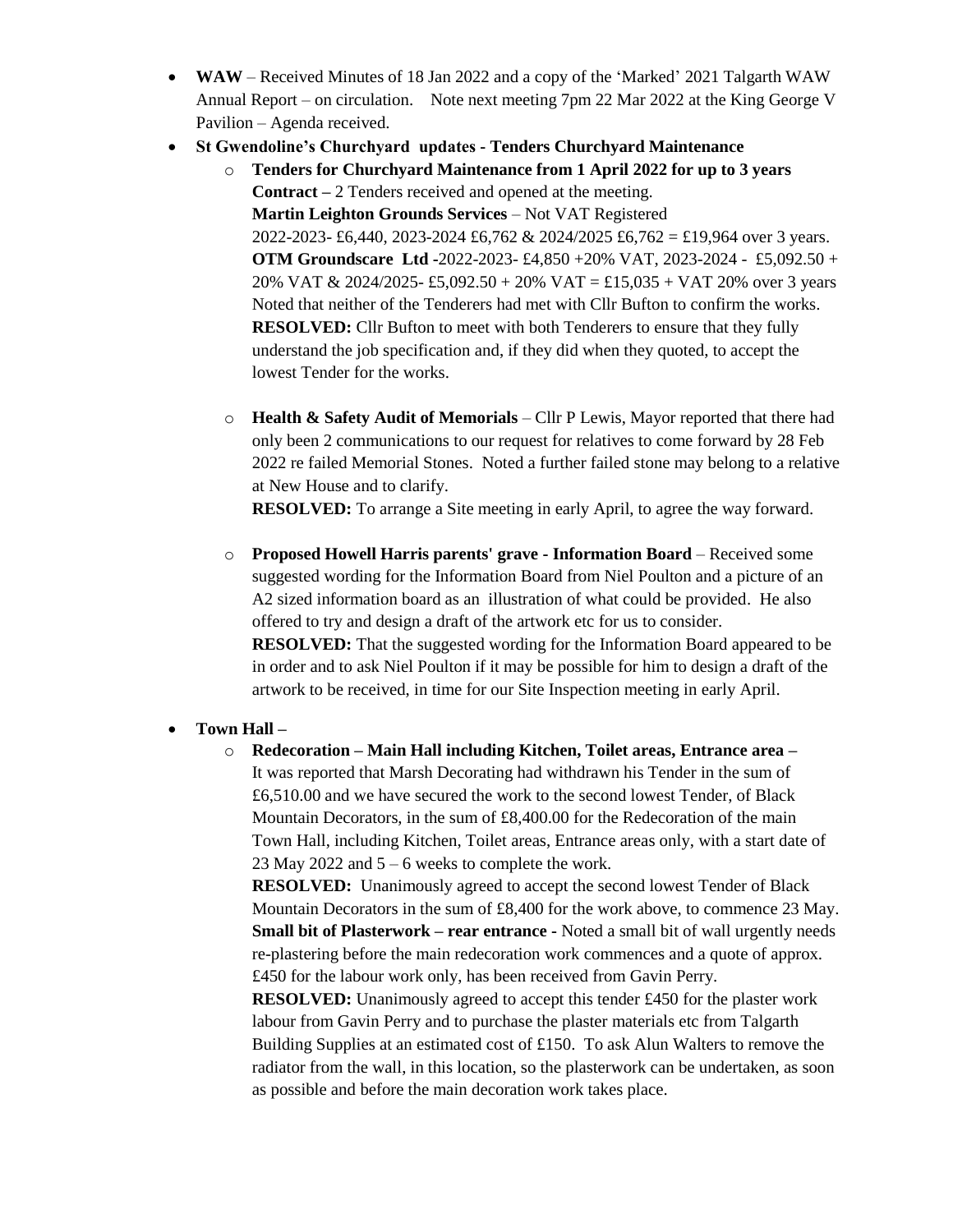- o **Caretaker/Cleaner Vacancy –** Noted two applications have been received from Emma Hayles and Scott Powell, both residents of Talgarth.  **RESOLVED:** Cllr P Lewis, Mayor, Cllr A Bufton and Cllr R Parry to interview the two applicants on the evening of Mon 14 Mar 2022, in 2 x half hour interviews, in the Town Hall.
- **King George V Playing fields/Pavilion /Children's Play area /TADSCA –**
	- **Pavilion** Cllr A Bufton reported that he had met with the Football reps the previous evening re the proposed alteration to the access to the Pavilion etc and everything appeared to be going to plan. Cllr Bufton made a strong suggestion that they liaise with the Disabled Group in Powys re this matter.
	- **Children's Playground area –** Noted the new play equipment and flooring, organised by TADSCA, has been ordered by the Town Council, as previously agreed, in the sum of £26,742.78 + VAT at 20%. Noted the Town Council had previously agreed £5,600 towards this project and TADSCA is funding the remaining net balance, which will be transferred to the Town Council prior to payment. Payment will be made on delivery and fixing of the equipment, estimated June 2022.

# **22/55 FINANCIAL UPDATE:**

**To consider and approve Monthly Accounts –** previously circulated.

| Amounts received since last meeting 9 February 2022 and banked: |  |  |  |  |  |
|-----------------------------------------------------------------|--|--|--|--|--|
|-----------------------------------------------------------------|--|--|--|--|--|

| <b>Date</b>           | From | ıtem                              | Amount |
|-----------------------|------|-----------------------------------|--------|
| $02/3/20220$ D Gwynne |      | SGC Grazing Agreement - 2021/2022 | £85.00 |
| ____                  |      | ----<br>___                       |        |

| <b>Accounts for Payment/Ratification since last meeting 9 February 2021:</b> |                      |                                         |            |            |              |  |  |  |
|------------------------------------------------------------------------------|----------------------|-----------------------------------------|------------|------------|--------------|--|--|--|
| Date /                                                                       | T <sub>0</sub>       | <b>Item</b>                             | <b>Net</b> | <b>VAT</b> | <b>Total</b> |  |  |  |
| <b>Cheque No</b>                                                             |                      |                                         |            |            |              |  |  |  |
| 09/03/22                                                                     | Cllr R Reid          | <b>Town Councillor Annual Allowance</b> | £120.00    |            | £120.00      |  |  |  |
| 3516                                                                         |                      | £150 less tax £30                       |            |            |              |  |  |  |
| 09/03/22                                                                     | Cllr R Parry         | <b>Town Councillor Annual Allowance</b> | £150.00    |            | £150.00      |  |  |  |
| 3515                                                                         |                      | £150                                    |            |            |              |  |  |  |
| 09/03/22                                                                     | Cllr L Elston-       | <b>Town Councillor Annual Allowance</b> | £120.00    |            | £120.00      |  |  |  |
| 3514                                                                         | Reeves               | £150 less tax £30                       |            |            |              |  |  |  |
| 09/03/22                                                                     | Cllr C Voyle         | <b>Town Councillor Annual Allowance</b> | £120.00    |            | £120.00      |  |  |  |
| 3513                                                                         |                      | £150 less tax £30                       |            |            |              |  |  |  |
| 09/03/22                                                                     | Cllr W Powell        | <b>Town Councillor Annual Allowance</b> | £120.00    |            | £120.00      |  |  |  |
| 3512                                                                         |                      | £150 less tax £30                       |            |            |              |  |  |  |
| 08/03/22                                                                     | Public Loan          | Half-year loan repayment due 8/9/21     | £4,506.46  |            | £4,506.46    |  |  |  |
| <b>DD</b>                                                                    | Board                | of $£4,506.46$ (incl interest)          |            |            |              |  |  |  |
| 07/03/22                                                                     | <b>SLCC</b>          | Society of Local Clerks Annual fee      | £171.00    |            | £171.00      |  |  |  |
| 3511                                                                         |                      |                                         |            |            |              |  |  |  |
| 05/3/2022                                                                    | <b>Border Office</b> | Stationery $-2 \times 10$ A4 Copier     | £35.42     | £7.08      | £42.50       |  |  |  |
| 3510                                                                         | Supplies Ltd         | Paper£32.38, Highlighters £3.04         |            |            |              |  |  |  |
| 02/3/2022                                                                    | Royal Mint           | 107 x £5 Queen's Platinum Jubilee       | £1,070.00  |            | £1,070.00    |  |  |  |
| 3509                                                                         | Ltd                  | Commemorative Coins for Ysgol y         |            |            |              |  |  |  |
|                                                                              |                      | Mynydd du pupils                        |            |            |              |  |  |  |
| 01/3/2022                                                                    | <b>Bruce</b>         | The Mill Lease - Access/Egress -        | £1.00      |            | £1.00        |  |  |  |
| 3508                                                                         | Williams             | Town Hall - Mill Yard - £1 Pepper       |            |            |              |  |  |  |
|                                                                              |                      | Corn rent 2022-2023                     |            |            |              |  |  |  |
| 01/3/2022                                                                    | <b>Beacons</b> Pest  | Town Hall – Pest control – Date of      | £70.00     |            | £70.00       |  |  |  |
| 3507                                                                         | Control              | $1st$ visit – 26/02/2020 – Now          |            |            |              |  |  |  |
|                                                                              |                      | completed work.                         |            |            |              |  |  |  |